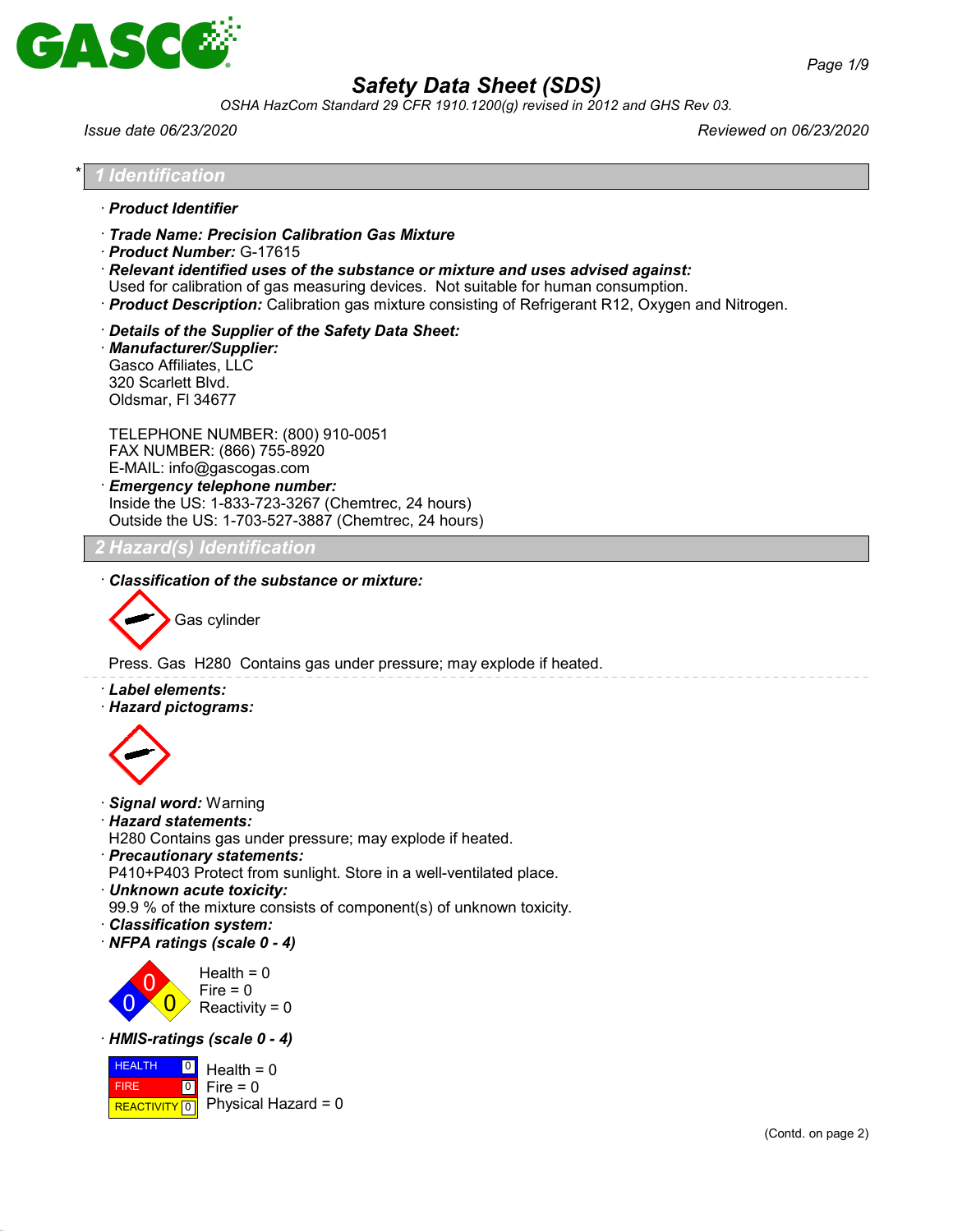*OSHA HazCom Standard 29 CFR 1910.1200(g) revised in 2012 and GHS Rev 03.*

*Issue date 06/23/2020 Reviewed on 06/23/2020*

## *Trade Name: Precision Calibration Gas Mixture*

### · *Hazard(s) not otherwise classified (HNOC):* None known

# *3 Composition/Information on Ingredients*

### · *Chemical characterization: Mixtures*

· *Description:* Mixture of substances listed below with non-hazardous additions.

| · Dangerous Components: |                                                                      |                 |
|-------------------------|----------------------------------------------------------------------|-----------------|
| CAS: 7727-37-9          | Nitrogen                                                             | 78.8 - 80.998%  |
|                         | RTECS: QW 9700000 $\diamondsuit$ Press. Gas, H280; Simple Asphyxiant |                 |
| CAS: 7782-44-7          | Oxygen                                                               | $19 - 21%$      |
|                         | <b><sup>◆</sup> Oxid. Gas 1, H270; → Press. Gas, H280</b>            |                 |
| CAS: 75-71-8            | Dichlorodifluoromethane                                              | $0.002 - 0.2\%$ |
| RTECS: PA 8200000       | ◯ Press. Gas, H280                                                   |                 |
| .                       |                                                                      |                 |

*4 First-Aid Measures*

# · *Description of first aid measures*

### · *After inhalation:*

Generally the product does not irritate with inhalation.

Supply fresh air. If required, provide artificial respiration. Consult doctor if symptoms persist.

In case of unconsciousness place patient stably in the side position for transportation.

## · *After skin contact:*

Generally, the product does not irritate the skin.

In cases of contact with liquified material, frostbite may occur. Immerse frostbite in cool-warm water and seek medical attention.

Wash with soap and water.

If skin irritation occurs, consult a doctor.

· *After eye contact:*

Not anticipated under normal use.

Rinse opened eye for several minutes under running water. If symptoms persist, consult a doctor.

· *After swallowing:*

Not a normal route of entry.

If swallowed and symptoms occur, consult a doctor.

- · *Information for doctor*
- · *Most important symptoms and effects, both acute and delayed:* No further relevant information available.
- · *Indication of any immediate medical attention and special treatment needed:*

No further relevant information available.

# \* *5 Fire-Fighting Measures*

- · *Extinguishing media*
- · *Suitable extinguishing agents:*

Use fire fighting measures that suit the environment.

Use water spray to cool fire-exposed containers.

- · *For safety reasons unsuitable extinguishing agents:* No further relevant information.
- · *Special hazards arising from the substance or mixture:*

Closed containers may explode when exposed to extreme heat.

If incinerated, product will releaset the following toxic fumes: Oxides of Carbon and Nitrogen (NOx), Hydrogen Chloride gas and Hydrogen Fluoride gas.

· *Advice for firefighters*

This gas mixture is not flammable; however, containers, when involved in fire, may rupture or burst in the heat of the fire.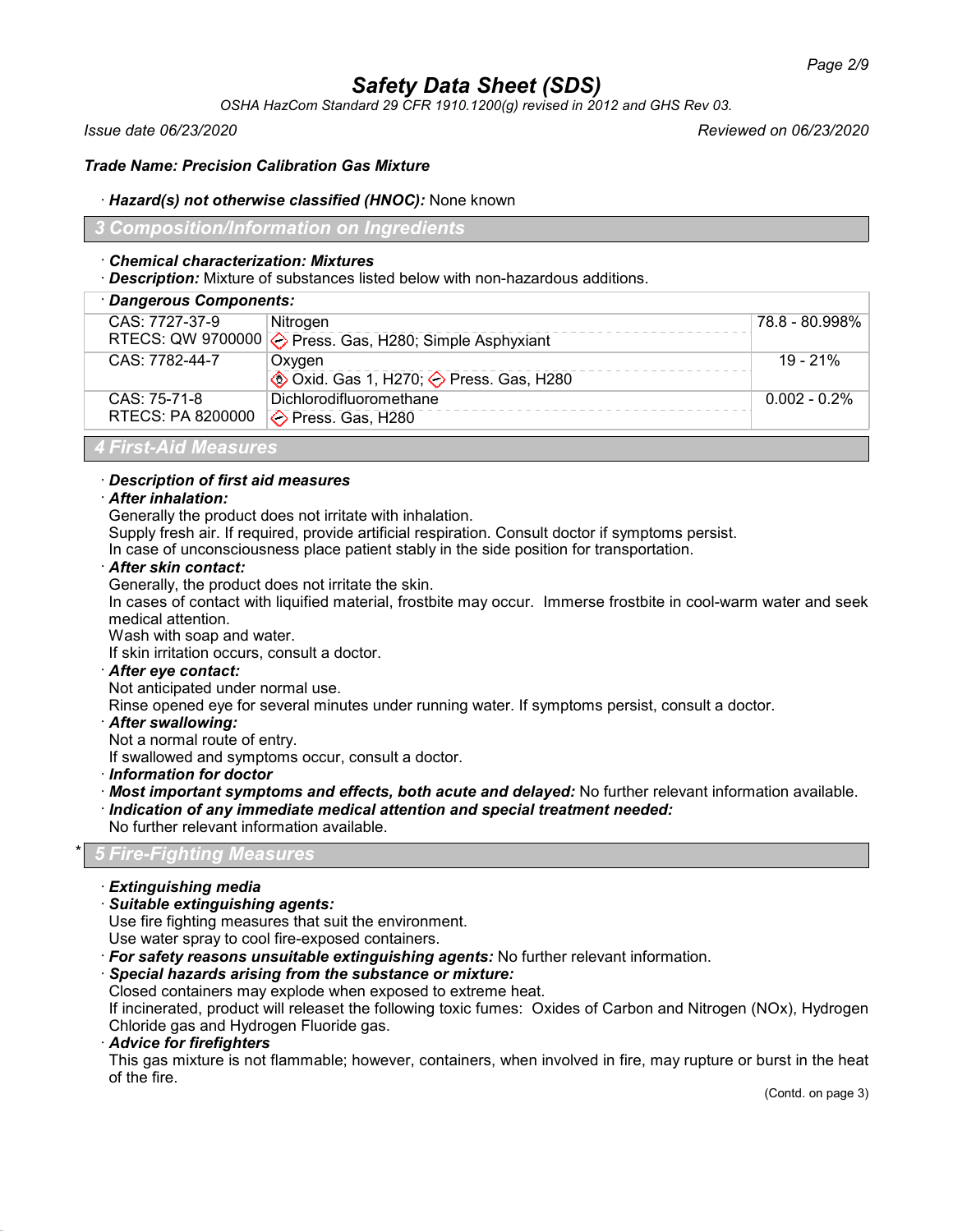*OSHA HazCom Standard 29 CFR 1910.1200(g) revised in 2012 and GHS Rev 03.*

*Issue date 06/23/2020 Reviewed on 06/23/2020*

# *Trade Name: Precision Calibration Gas Mixture*

#### · *Special protective equipment for firefighters:*

As in any fire, wear self-contained breathing apparatus pressure-demand (NIOSH approved or equivalent) and full protective gear to prevent contact with skin and eyes.

#### *6 Accidental Release Measures*

#### · *Personal precautions, protective equipment and emergency procedures:*

Treat any fumes as toxic.

Ensure adequate ventilation.

Keep people at a distance and stay upwind.

In a confined area, NIOSH approved respiratory protection may be required.

· *Environmental precautions:* Inform authorities in case of gas release.

· *Methods and material for containment and cleaning up:*

Dispose of the collected material according to regulations.

· *Reference to other sections:*

See Section 7 for information on safe handling.

See Section 8 for information on personal protection equipment.

See Section 13 for disposal information.

# *7 Handling and Storage*

#### · *Handling*

# · *Precautions for safe handling:*

Ensure good ventilation/exhaustion at the workplace.

Be aware of any signs of dizziness or fatigue; exposures to fatal concentrations of this gas mixture could occur without any significant warning symptoms due to the potential for oxygen deficiency (simpl asphyxiation). Do not attempt to adjust, repair or in any other way modify the cylinders containing this gas mixture. If there is a malfunction or another type of operational problem, contact nearest distributor.

### · *Information about protection against explosions and fires:*

Pressurized container: protect from sunlight and do not expose to temperatures exceeding 50°C, i.e. electric lights. Do not pierce or burn, even after use.

Do not cut, grind or weld on container that contains or contained product.

Do not spray on a naked flame or any incandescent material.

· *Conditions for safe storage, including any incompatibilities* Store away from strong oxidizing agents.

#### · *Storage*

# · *Requirements to be met by storerooms and receptacles:*

#### Store in a cool location.

Cylinders should be firmly secured to prevent falling or being knocked over. Cylinders must be protected from the environment, and preferably kept at room temperature. Cylinders should be stored in dry, well-ventilated areas, away from sources of heat, ignition, and direct sunlight. Protect cylinders against physical damage. Full and empty cylinders should be segregated. Use a "first-on, first-out" inventory system to prevent full containers from being stored for long periods of time.

· *Information about storage in one common storage facility:* Not required.

- · *Further information about storage conditions:* Store in cool, dry conditions in well sealed receptacles.
- **Specific end use(s):** No further relevant information available.

# *8 Exposure Controls/Personal Protection*

· *Additional information about design of technical systems:* No further data; see section 7.

#### · *Control parameters:*

All ventilation should be designed in accordance with OSHA standard (29 CFR 1910.94). Use mechanical (general) ventilation for storage areas. Use appropriate ventilation as required to keep Exposure Limits in Air below TLV & PEL limits.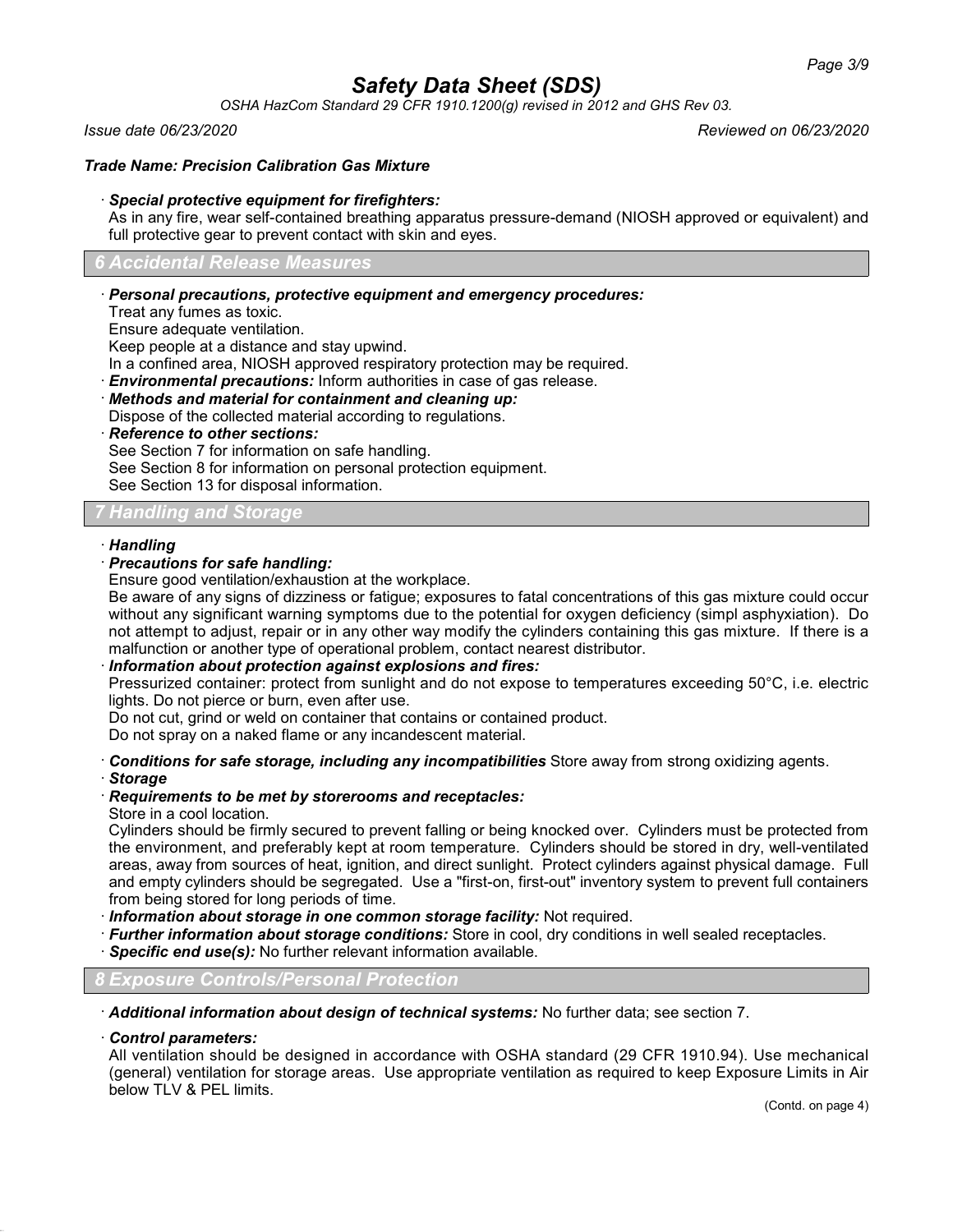*OSHA HazCom Standard 29 CFR 1910.1200(g) revised in 2012 and GHS Rev 03.*

*Issue date 06/23/2020 Reviewed on 06/23/2020*

## *Trade Name: Precision Calibration Gas Mixture*

· *Components with occupational exposure limits:*

The following constituent is the only constituent of the product which has a PEL, TLV or other recommended exposure limit.

At this time, the other constituents have no known exposure limits.

# **7727-37-9 Nitrogen**

TLV withdrawn TLV, see App. F; simple asphyxiant

· *Additional information:* The lists that were valid during the creation of this SDS were used as basis.

- · *Exposure controls:*
- · *Personal protective equipment*
- · *General protective and hygienic measures:* Wash hands before breaks and at the end of work. Keep away from foodstuffs, beverages and feed. Avoid contact with the eyes and skin.

### · *Breathing equipment:*

Not required.

Use suitable respiratory protective device in case of insufficient ventilation.

- · *Protection of hands:* Not required.
- · *Material of gloves:* Not required.
- · *Penetration time of glove material:* Not applicable.
- · *Eye protection:* Not required.
- · *Body protection:* Not required.

### *9 Physical and Chemical Properties*

| Information on basic physical and chemical properties<br><b>General Information</b>               |                                                            |
|---------------------------------------------------------------------------------------------------|------------------------------------------------------------|
| · Appearance:<br>Form:<br>Color:<br>· Odor:<br>Odor threshold:                                    | Gaseous<br>Clear, colorless<br>Odorless<br>Not determined. |
| · pH-value:                                                                                       | Not determined                                             |
| Change in condition<br><b>Melting point/Melting range:</b><br><b>Boiling point/Boiling range:</b> | Not determined.<br>Not determined.                         |
| · Flash point:                                                                                    | None                                                       |
| · Flammability (solid, gaseous):                                                                  | Not determined.                                            |
| · Ignition temperature:                                                                           | Not applicable                                             |
| · Decomposition temperature:                                                                      | Not determined.                                            |
| · Auto igniting:                                                                                  | Product is not self-igniting.                              |
| · Danger of explosion:                                                                            | Not determined.                                            |
| · Explosion limits:<br>Lower:<br><b>Upper:</b>                                                    | Not determined<br>Not determined.                          |
| · Vapor pressure:                                                                                 | Not determined.                                            |
| · Density:<br><b>Relative density:</b>                                                            | Not determined.                                            |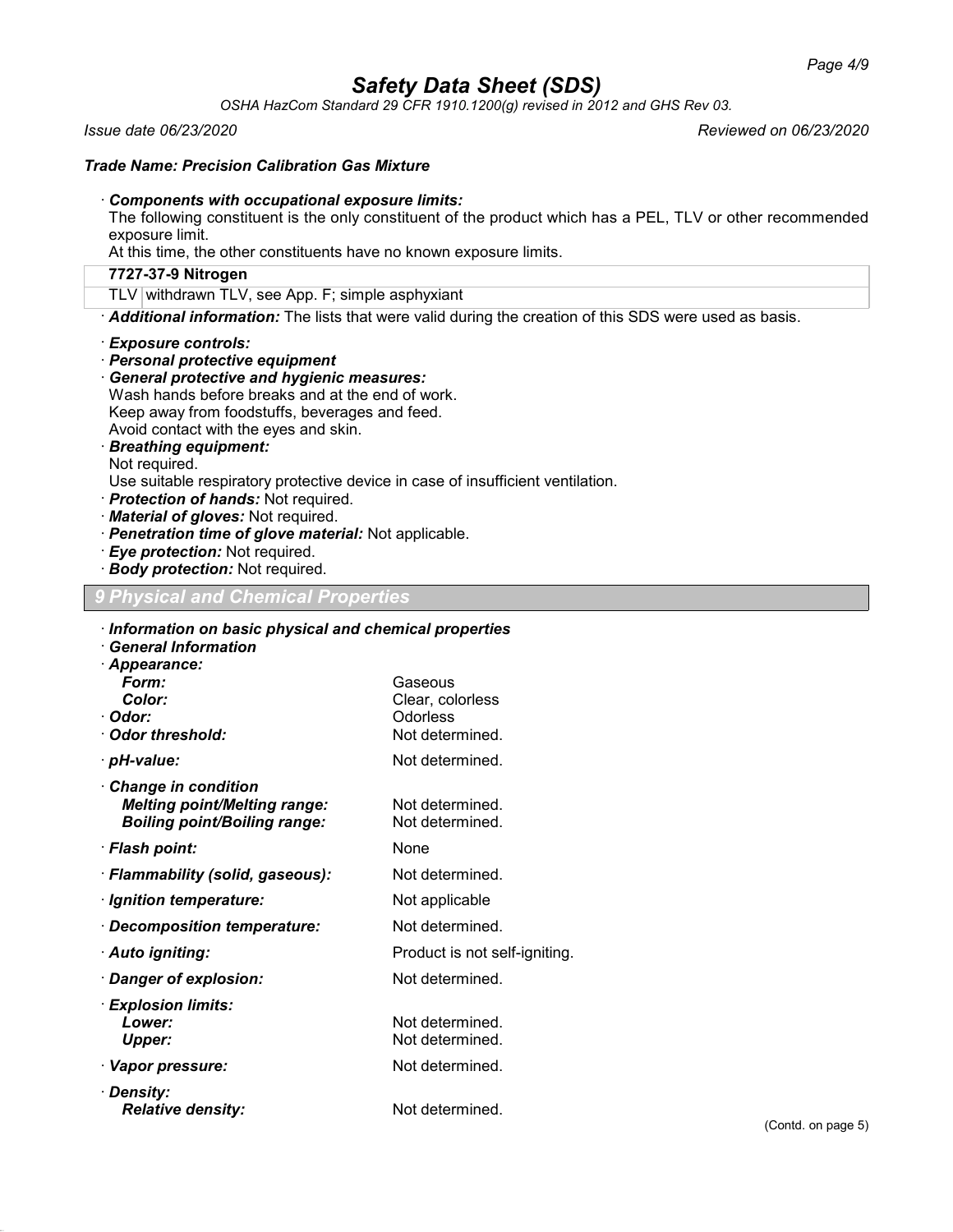*OSHA HazCom Standard 29 CFR 1910.1200(g) revised in 2012 and GHS Rev 03.*

*Issue date 06/23/2020 Reviewed on 06/23/2020*

### *Trade Name: Precision Calibration Gas Mixture*

| Vapor density:<br><b>Evaporation rate:</b>                          | Not determined.<br>Not applicable.                                               |
|---------------------------------------------------------------------|----------------------------------------------------------------------------------|
| · Solubility in / Miscibility with:<br>Water:                       | Fully miscible.                                                                  |
| · Partition coefficient (n-octanol/water): Not determined.          |                                                                                  |
| · Viscosity:<br>Dynamic:<br><b>Kinematic:</b><br>Other information: | Not determined.<br>Not determined.<br>No further relevant information available. |

# *Stability and Reactivi*

· *Reactivity:* No further relevant information available.

- · *Chemical stability:* Stable under normal conditions.
- · *Thermal decomposition / conditions to be avoided:* No decomposition if used according to specifications.
- · *Possibility of hazardous reactions:* No dangerous reactions known.
- · *Conditions to avoid:* No further relevant information available.
- · *Incompatible materials:* Strong oxidizing agents.
- · *Hazardous decomposition products:*

Carbon Oxides, Nitrogen Oxides, Hydrogen Chloride gas and Hydrogen Fluoride gas.

#### *11 Toxicological Information*

- · *Information on toxicological effects:* The toxicity of this product is unknown.
- · *Acute toxicity:*
- · *LD/LC50 values that are relevant for classification:* No data available.
- · *Primary irritant effect:*
- · *On the skin:* No irritating effect.
- · *On the eye:* No irritating effect.
- · *Additional toxicological information:*
- · *Carcinogenic categories:*
- · *IARC (International Agency for Research on Cancer):*
- Group 1 Carcinogenic to humans
- Group 2A Probably carcinogenic to humans
- Group 2B Possibly carcinogenic to humans
- Group 3 Not classifiable as to its carcinogenicity to humans
- Group 4 Probably not carcinogenic to humans

None of the ingredients are listed.

#### · *NTP (National Toxicology Program):*

None of the ingredients are listed.

#### · *OSHA-Ca (Occupational Safety & Health Administration):*

None of the ingredients are listed.

*12 Ecological Information*

· *Toxicity:* The hazards for the aquatic environment are unknown.

· *Aquatic toxicity:* No further relevant information available.

- · *Persistence and degradability:* No further relevant information available.
- · *Behavior in environmental systems:*
- · *Bioaccumulative potential:* No further relevant information available.
- · *Mobility in soil:* No further relevant information available.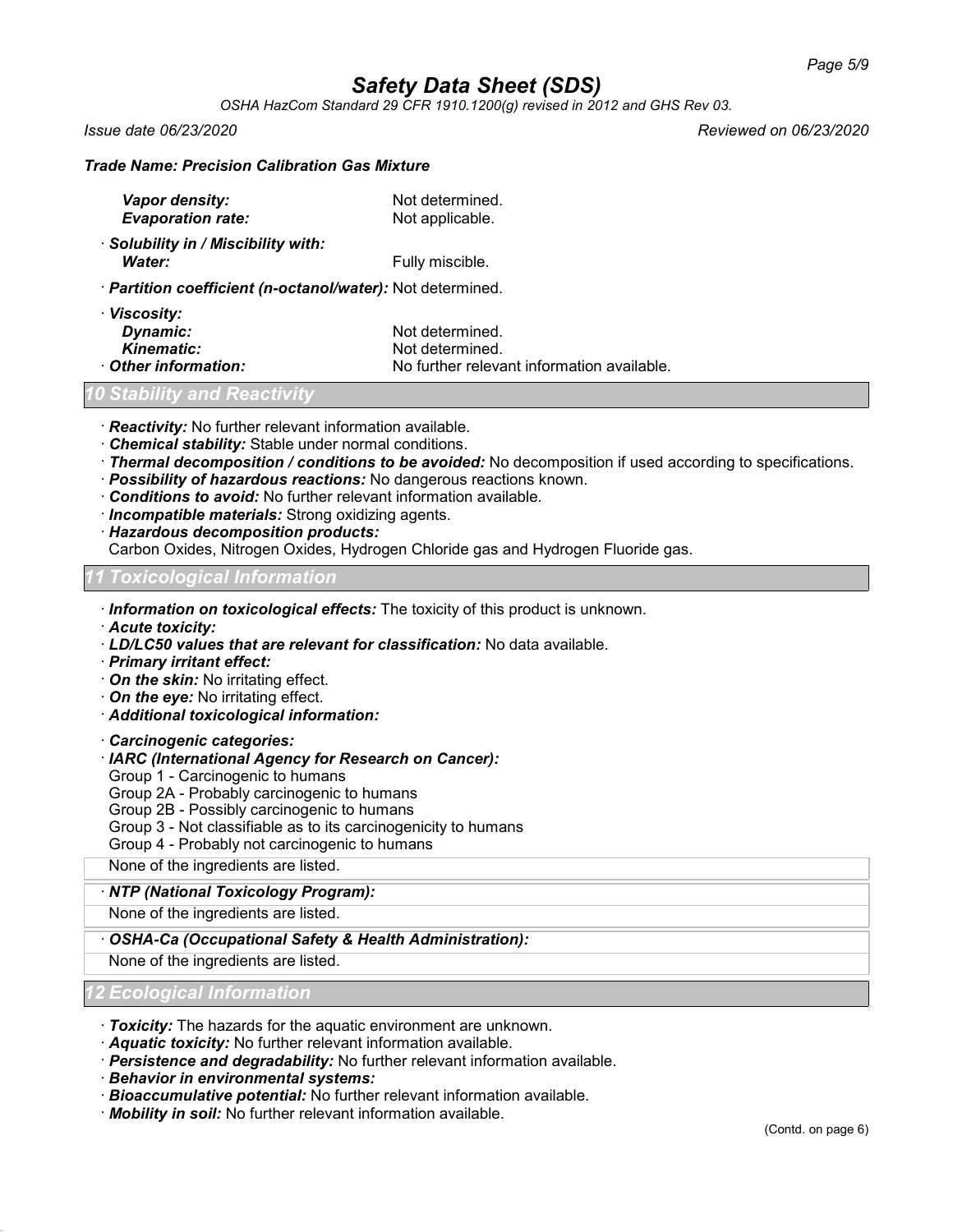*OSHA HazCom Standard 29 CFR 1910.1200(g) revised in 2012 and GHS Rev 03.*

*Issue date 06/23/2020 Reviewed on 06/23/2020*

## *Trade Name: Precision Calibration Gas Mixture*

- · *Additional ecological information:*
- · *General notes:* Generally not hazardous for water.
- · *Results of PBT and vPvB assessment:*
- · *PBT:* Not applicable.
- · *vPvB:* Not applicable.
- · *Other adverse effects:* No further relevant information available.

# *13 Disposal Considerations*

#### · *Waste treatment methods*

· *Recommendation:*

Observe all federal, state and local environmental regulations when disposing of this material.

Release all residual gas pressure in a well ventilated area. Verify the cylinder is completely empty (0 PSIG). Remove or cover any hazard labels. Return empty cylinder for recycling.

NOTE: Check with the local easte authority before placing any gas cylinder into waste container for pickup. GASCO encourages the consumer to return all cylinders.

· *Waste disposal key:* The U.S. EPA has not published waste disposal numbers for this product's components.

· *Uncleaned packaging*

- · *Recommendation:* Return cylinder and unused product to supplier.
- · *Recommended cleansing agent:* Water, if necessary with cleansing agents.

# *14 Transport Information*

| · UN-Number:<br>· ADR/ADN, IMDG, IATA<br>· UN proper shipping name:    | <b>UN1956</b>                                                                     |
|------------------------------------------------------------------------|-----------------------------------------------------------------------------------|
| · ADR/ADN<br>$\cdot$ IMDG<br>$·$ IATA<br>· Transport hazard class(es): | UN1956 Compressed gas, n.o.s.<br>COMPRESSED GAS, N.O.S.<br>Compressed gas, n.o.s. |
| $\cdot$ DOT                                                            |                                                                                   |
|                                                                        |                                                                                   |
| · Class:<br>· Label:                                                   | 2.2<br>2.2                                                                        |
| · ADR/ADN                                                              |                                                                                   |
|                                                                        |                                                                                   |
| · Class:                                                               | 2.21A                                                                             |
| · Label:<br>$·$ IMDG, IATA                                             | 2.2                                                                               |
|                                                                        |                                                                                   |
| Class:                                                                 | 2.2<br>(Contd. on page 7)                                                         |
|                                                                        |                                                                                   |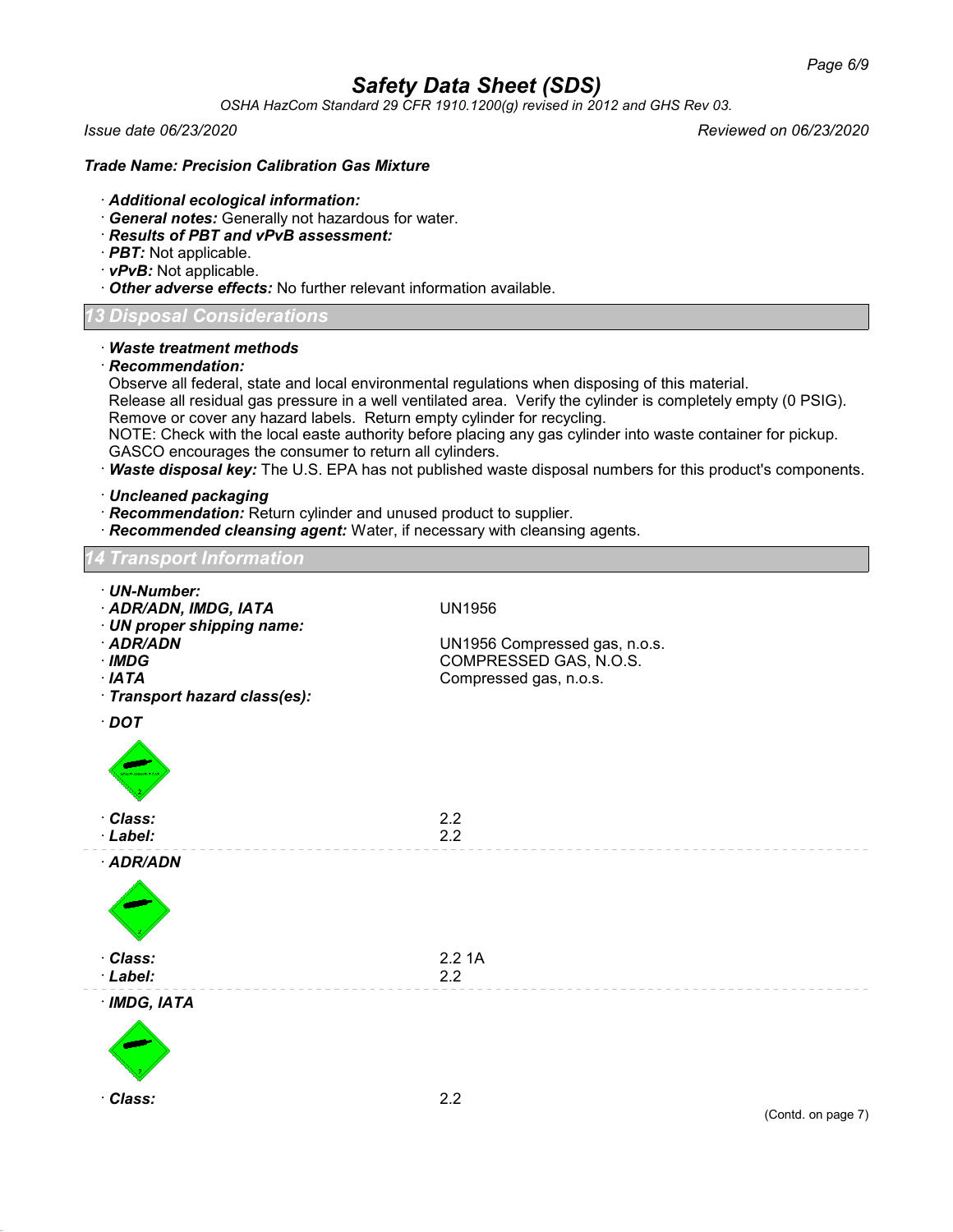*OSHA HazCom Standard 29 CFR 1910.1200(g) revised in 2012 and GHS Rev 03.*

*Issue date 06/23/2020 Reviewed on 06/23/2020*

| · Packing group:<br>· DOT, ADR/ADN, IMDG, IATA<br>Non-Regulated Material<br>· Environmental hazards:<br>Not applicable.<br>Not applicable.<br>· Special precautions for user:<br>· Hazard identification number (Kemler code): 20<br>$F-C, S-V$<br>· EMS Number:<br><b>Stowage Category</b><br>A<br>Transport in bulk according to Annex II of<br><b>MARPOL73/78 and the IBC Code:</b><br>Not applicable.<br>· Transport/Additional information:<br>$\cdot$ DOT<br>On passenger aircraft/rail: 75 kg<br>· Quantity limitations:<br>On cargo aircraft only: 150 kg<br>· ADR/ADN<br>Code: E1<br><b>Excepted quantities (EQ):</b><br>Maximum net quantity per inner packaging: 30 ml<br>Maximum net quantity per outer packaging: 1000 ml<br>· IMDG<br>120 ml<br>· Limited quantities (LQ):<br>· Excepted quantities (EQ):<br>Code: E1<br>Maximum net quantity per inner packaging: 30 ml<br>Maximum net quantity per outer packaging: 1000 ml<br>UN 1956 COMPRESSED GAS, N.O.S., 2.2<br>· UN "Model Regulation":<br>15 Regulatory Information<br>$\cdot$ Safety, health and environmental regulations/legislation specific for the substance or mixture:<br><b>SARA (Superfund Amendments and Reauthorization):</b> | · Label: | 2.2 |
|-------------------------------------------------------------------------------------------------------------------------------------------------------------------------------------------------------------------------------------------------------------------------------------------------------------------------------------------------------------------------------------------------------------------------------------------------------------------------------------------------------------------------------------------------------------------------------------------------------------------------------------------------------------------------------------------------------------------------------------------------------------------------------------------------------------------------------------------------------------------------------------------------------------------------------------------------------------------------------------------------------------------------------------------------------------------------------------------------------------------------------------------------------------------------------------------------------------------|----------|-----|
|                                                                                                                                                                                                                                                                                                                                                                                                                                                                                                                                                                                                                                                                                                                                                                                                                                                                                                                                                                                                                                                                                                                                                                                                                   |          |     |
|                                                                                                                                                                                                                                                                                                                                                                                                                                                                                                                                                                                                                                                                                                                                                                                                                                                                                                                                                                                                                                                                                                                                                                                                                   |          |     |
|                                                                                                                                                                                                                                                                                                                                                                                                                                                                                                                                                                                                                                                                                                                                                                                                                                                                                                                                                                                                                                                                                                                                                                                                                   |          |     |
|                                                                                                                                                                                                                                                                                                                                                                                                                                                                                                                                                                                                                                                                                                                                                                                                                                                                                                                                                                                                                                                                                                                                                                                                                   |          |     |
|                                                                                                                                                                                                                                                                                                                                                                                                                                                                                                                                                                                                                                                                                                                                                                                                                                                                                                                                                                                                                                                                                                                                                                                                                   |          |     |
|                                                                                                                                                                                                                                                                                                                                                                                                                                                                                                                                                                                                                                                                                                                                                                                                                                                                                                                                                                                                                                                                                                                                                                                                                   |          |     |
|                                                                                                                                                                                                                                                                                                                                                                                                                                                                                                                                                                                                                                                                                                                                                                                                                                                                                                                                                                                                                                                                                                                                                                                                                   |          |     |
|                                                                                                                                                                                                                                                                                                                                                                                                                                                                                                                                                                                                                                                                                                                                                                                                                                                                                                                                                                                                                                                                                                                                                                                                                   |          |     |
|                                                                                                                                                                                                                                                                                                                                                                                                                                                                                                                                                                                                                                                                                                                                                                                                                                                                                                                                                                                                                                                                                                                                                                                                                   |          |     |
|                                                                                                                                                                                                                                                                                                                                                                                                                                                                                                                                                                                                                                                                                                                                                                                                                                                                                                                                                                                                                                                                                                                                                                                                                   |          |     |
|                                                                                                                                                                                                                                                                                                                                                                                                                                                                                                                                                                                                                                                                                                                                                                                                                                                                                                                                                                                                                                                                                                                                                                                                                   |          |     |
|                                                                                                                                                                                                                                                                                                                                                                                                                                                                                                                                                                                                                                                                                                                                                                                                                                                                                                                                                                                                                                                                                                                                                                                                                   |          |     |
|                                                                                                                                                                                                                                                                                                                                                                                                                                                                                                                                                                                                                                                                                                                                                                                                                                                                                                                                                                                                                                                                                                                                                                                                                   |          |     |
|                                                                                                                                                                                                                                                                                                                                                                                                                                                                                                                                                                                                                                                                                                                                                                                                                                                                                                                                                                                                                                                                                                                                                                                                                   |          |     |
|                                                                                                                                                                                                                                                                                                                                                                                                                                                                                                                                                                                                                                                                                                                                                                                                                                                                                                                                                                                                                                                                                                                                                                                                                   |          |     |
|                                                                                                                                                                                                                                                                                                                                                                                                                                                                                                                                                                                                                                                                                                                                                                                                                                                                                                                                                                                                                                                                                                                                                                                                                   |          |     |
|                                                                                                                                                                                                                                                                                                                                                                                                                                                                                                                                                                                                                                                                                                                                                                                                                                                                                                                                                                                                                                                                                                                                                                                                                   |          |     |
|                                                                                                                                                                                                                                                                                                                                                                                                                                                                                                                                                                                                                                                                                                                                                                                                                                                                                                                                                                                                                                                                                                                                                                                                                   |          |     |
|                                                                                                                                                                                                                                                                                                                                                                                                                                                                                                                                                                                                                                                                                                                                                                                                                                                                                                                                                                                                                                                                                                                                                                                                                   |          |     |
|                                                                                                                                                                                                                                                                                                                                                                                                                                                                                                                                                                                                                                                                                                                                                                                                                                                                                                                                                                                                                                                                                                                                                                                                                   |          |     |
|                                                                                                                                                                                                                                                                                                                                                                                                                                                                                                                                                                                                                                                                                                                                                                                                                                                                                                                                                                                                                                                                                                                                                                                                                   |          |     |

|                                        |  | · Section 355 (extremely hazardous substances): |
|----------------------------------------|--|-------------------------------------------------|
|                                        |  | None of the ingredients are listed.             |
|                                        |  | Section 313 (Specific toxic chemical listings): |
|                                        |  | 75-71-8 Dichlorodifluoromethane                 |
| · TSCA (Toxic Substances Control Act): |  |                                                 |
|                                        |  | 7727-37-9 Nitrogen                              |
|                                        |  | 7782-44-7 Oxygen                                |
|                                        |  | 75-71-8 Dichlorodifluoromethane                 |

### · *California Proposition 65:*

· *Chemicals known to cause cancer:*

None of the ingredients are listed.

# · *Chemicals known to cause reproductive toxicity for females:*

None of the ingredients are listed.

### · *Chemicals known to cause reproductive toxicity for males:*

None of the ingredients are listed.

# · *Chemicals known to cause developmental toxicity:*

None of the ingredients are listed.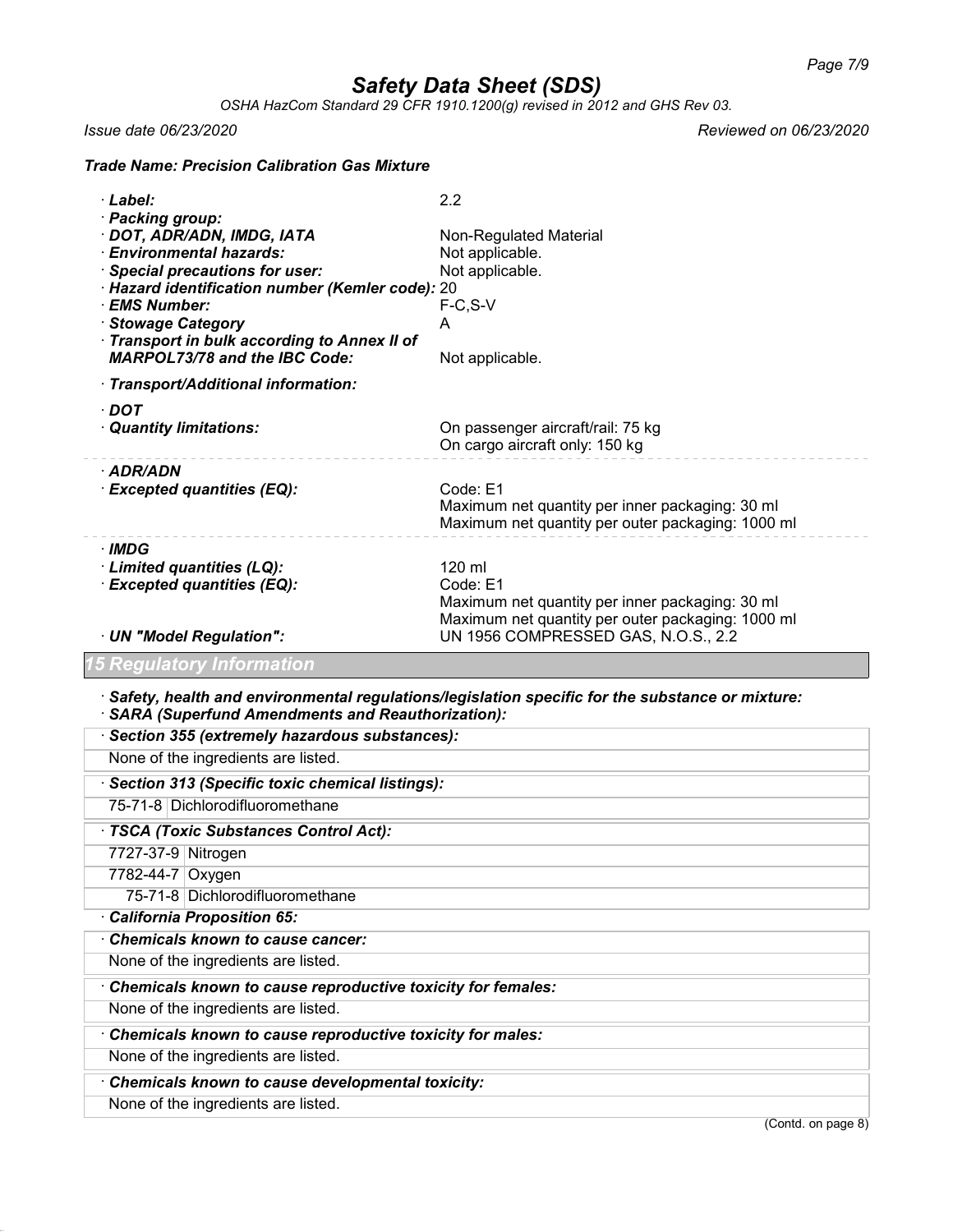*OSHA HazCom Standard 29 CFR 1910.1200(g) revised in 2012 and GHS Rev 03.*

*Issue date 06/23/2020 Reviewed on 06/23/2020*

# *Trade Name: Precision Calibration Gas Mixture*

## · *Carcinogenic categories:*

· *EPA (Environmental Protection Agency):*

None of the ingredients are listed.

· *TLV (Threshold Limit Value established by ACGIH):*

75-71-8 Dichlorodifluoromethane A4

· *NIOSH-Ca (National Institute for Occupational Safety and Health):*

None of the ingredients are listed.

### · *GHS label elements*

The product is classified and labeled according to the Globally Harmonized System (GHS).

· *Hazard pictograms:*



· *Signal word:* Warning

· *Hazard statements:*

H280 Contains gas under pressure; may explode if heated.

· *Precautionary statements:*

P410+P403 Protect from sunlight. Store in a well-ventilated place.

#### · *National regulations:*

None of the ingredients are listed.

· *Chemical safety assessment:* A Chemical Safety Assessment has not been carried out.

#### *16 Other Information*

#### · *Relevant phrases:*

Gasco Affiliates, LLC, makes not express or implied warranties, guarantees or representations regarding the product of the information herein, including but not limited to any implied warranty or merchantability or fitness for use. Gasco Affilitates, LLC shall not be liable for any personal injury, property or other damages of any nature, whether compensatory, consequential, exemplary, or otherwise, resulting from any publication, use of reliance upon the information herein.

· *Date of last revision/ revision number:* 06/23/2020 / -

#### · *Abbreviations and acronyms:*

ADR: The European Agreement concerning the International Carriage of Dangerous Goods by Road

ADN: The European Agreement concerning the International Carriage of Dangerous Goods by Inland Waterways

IMDG: International Maritime Code for Dangerous Goods

DOT: US Department of Transportation

IATA: International Air Transport Association

ACGIH: American Conference of Governmental Industrial Hygienists

EINECS: European Inventory of Existing Commercial Chemical Substances

ELINCS: European List of Notified Chemical Substances CAS: Chemical Abstracts Service (division of the American Chemical Society)

NFPA: National Fire Protection Association (USA)

HMIS: Hazardous Materials Identification System (USA)

LC50: Lethal concentration, 50 percent

LD50: Lethal dose, 50 percent

PBT: Persistent, Bioaccumulative and Toxic

vPvB: very Persistent and very Bioaccumulative

NIOSH: National Institute for Occupational Safety and Health

OSHA: Occupational Safety & Health Administration

TLV: Threshold Limit Value

PEL: Permissible Exposure Limit

REL: Recommended Exposure Limit

Oxid. Gas 1: Oxidizing gases – Category 1

Press. Gas: Gases under pressure – Compressed gas